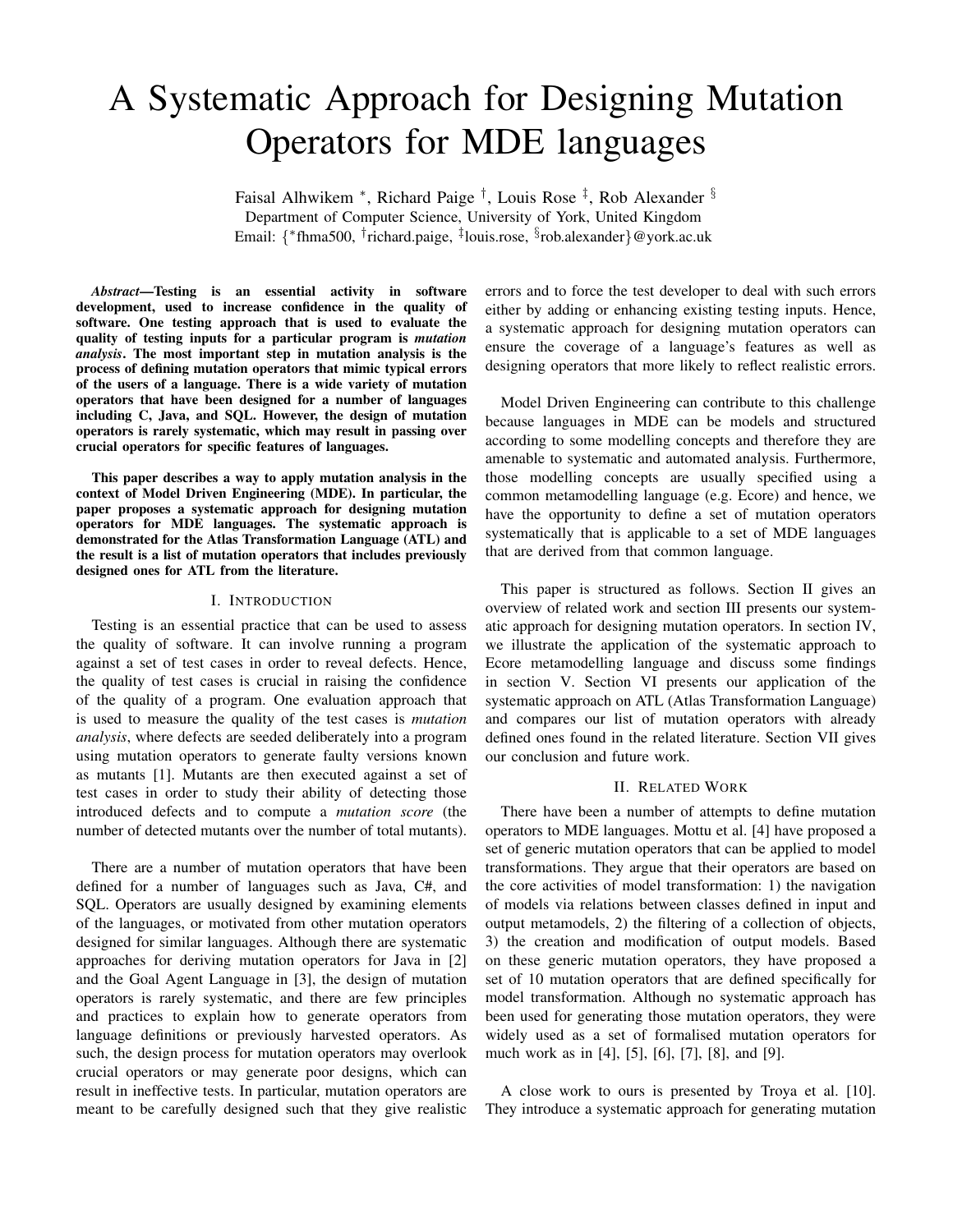operators for ATL by examining its metamodel and manually applying three mutation operators; namely addition, deletion and modification to some concepts of the language. As a result of their application, they have constructed a set of 19 mutation operators. However, they only considered 5 modelling concepts of ATL, while one of our goals is to cover the entire language. Furthermore, their approach is only dedicated to ATL, whilst we are interested in a an approach that derives a set of mutation operators that can be used across different MDE languages.

## <span id="page-1-0"></span>III. SYSTEMATIC APPROACH FOR DESIGNING MUTATION **OPERATORS**

Our systematic approach of generating mutation operators in the context of MDE relies on examining a common metametamodel of a number of metamodels. In particular, we have chosen Ecore as a meta-metamodel for this, because it is used to express models of a number of popular metamodels such as ATL, Epsilon Object Language  $(EOL)^{-1}$  $(EOL)^{-1}$  $(EOL)^{-1}$ , and Epsilon Transformation Language (ETL)  $<sup>2</sup>$  $<sup>2</sup>$  $<sup>2</sup>$  metamodels.</sup>

Ecore consists of a number of concepts that can be used to define a metamodel. A metamodel consists of a number of concepts that can be used to represent a particular model. Usually, models can be mutated by using the concepts of its metamodel. Hence, metamodels can be mutated by using the concepts of their meta-metamodel (i.e. Ecore). Thus, we believe that it is possible to generate a number of mutation operators that can be used to mutate arbitrary models by examining their metamodel, using the concepts provided by its meta-metamodel.

In this paper, we introduce the term *mutation actions* to refer to a set of common mutation actions derived from examining a list of mutation operators of a number of languages discussed thoroughly in the literature. These mutation actions are addition, deletion, and replacement. The addition action is used to introduce additional data to a particular feature of an object, while the deletion action is used to do the opposite. The replacement action is used to replace existing values.

The process of this approach is to examine each modelling concept of a metamodel, apply the *mutation actions* to it, and try to generate all applicable mutation operators for that particular concept. By applicable mutation operator, we mean an operator that when applied, does not generate a model that does not conform to its metamodel. For instance, the modelling concept *sections* in listing [1](#page-1-4) is to represent *at least* one instance of a type *Section* for a specific *Chapter* as imposed by the multiplicity specified in line 7 (i.e. [1..\*]). When the delete mutation action is applied, it involves deleting one instance of *Section* from a list of instances represented by it. In the case

that there is only one instance of *Section* represented, it is possible when applying the action, an invalid mutant might be generated. Hence, defining mutation operator for a modelling concept should be governed by defining preconditions to each concept to minimise the generation of invalid mutants.

Listing 1. A metamodel of a *book* using Emfatic

<span id="page-1-4"></span>

| INTHY                           |    |
|---------------------------------|----|
|                                 |    |
| class Book $\{$                 |    |
| attr String author;             |    |
| val Chapter $[1*]$ chapters;    |    |
|                                 |    |
| class Chapter $\{$              |    |
| attr String title;              |    |
| val Section $[1*]$ sections;    |    |
|                                 |    |
| class Section $\{$              | 10 |
| attr String content;            | 11 |
| ref Section $[0, *]$ refers To; | 12 |
|                                 |    |

We have applied the systematic approach to Ecore generating a set of mutation operators that are abstract and thus applicable to various Ecore-based models (i.e. metamodels). This is describe in the following section.

# <span id="page-1-1"></span>IV. APPLYING THE SYSTEMATIC APPROACH TO ECORE

# *A. Ecore Overview*

Eclipse Modelling Framework (EMF)  $3$  is a framework created by the Eclipse Foundation<sup>[4](#page-1-6)</sup> that brings support for MDE. It provides a number of facilities for modelling and models interchange [\[11\]](#page-5-11). One of these facilities is Ecore, a meta-metamodel language that provides modelling concepts that can be used to describe metamodels. Figure [1](#page-2-0) shows the core modelling concepts of Ecore, as follows:

- *EClass* is used for modelling classes or types. A class may have a name, a number of structural features, and a number of super-types.
- *EDataType* is used to represent types that are not modelled as classes. For example, it is used to model primitive types such as integer and float or object types such as String and Map defined in Java. A data-type can have a name.
- *EAttribute* is used to model an attribute feature of a class. It is defined by a name and it has a data-type represented by *eAttributeType*
- *EReference* is used to model associations between classes. It is defined by a name and a type that must be an EClass represented by *eReferenceType*

Ecore has a number of core aspects that can be used in modelling. One of these aspect is inheritance, where the features of a parent (super) class can be obtained by its child class. Another aspect is that the structural features (i.e. attributes and references) of a class can be characterised by a number characteristics [\[12\]](#page-5-12) (c.f. fig [1\)](#page-2-0). For instance, the *lowerBound* and *upperBound* characteristics can be used to specify the multiplicity of a modelling feature. Another characteristic is

<span id="page-1-2"></span><sup>1</sup><http://www.eclipse.org/epsilon/doc/eol/>

<span id="page-1-3"></span><sup>2</sup><http://www.eclipse.org/epsilon/doc/etl/>

<span id="page-1-5"></span><sup>3</sup><https://eclipse.org/modeling/emf/>

<span id="page-1-6"></span><sup>4</sup><http://www.eclipse.org>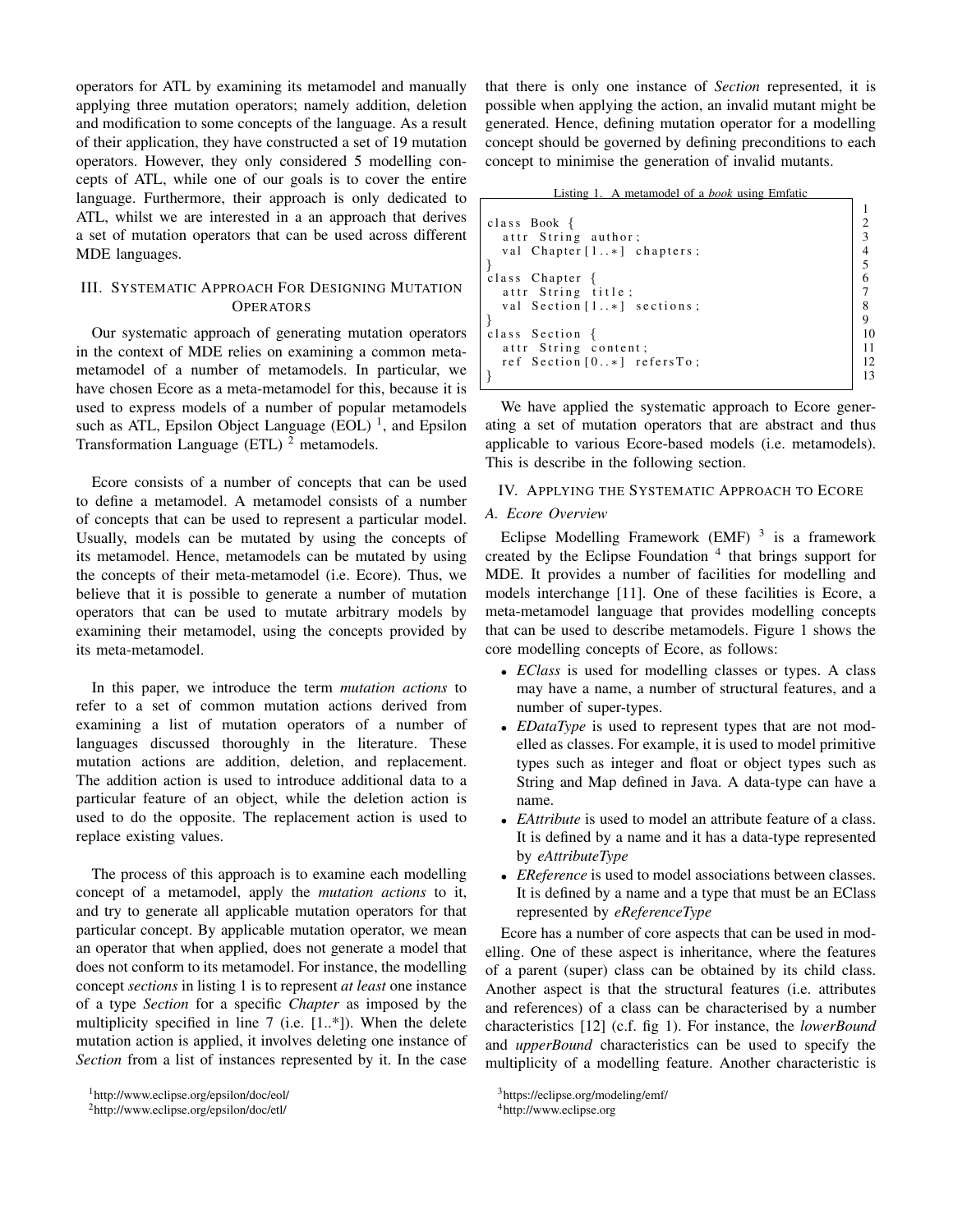

<span id="page-2-0"></span>Fig. 1. The core elements of Ecore meta-metamodel adapted from [\[12\]](#page-5-12)

*changeable* which indicates whether the value of a modelled feature is editable or read-only. The *derived* characteristic can specify whether the value of a modelled feature is to be computed from other, related data. Finally, the *transient* characteristic is used to specify whether a modelled feature is to be dropped at the serialisation of its containing object (i.e. class). All mentioned characteristics can be important when applying the systematic approach.

The three mutation actions have been applied upon certain concepts of Ecore to generate possible mutation operators for each one. In our application, we have ignored concepts that specified as unchangeable (i.e. read-only), derived, or transient. For instance, we ignored unchangeable concepts because their values are not modifiable and thus there is no benefits in defining mutation operators for such concepts. Derived modelling concepts as mentioned before are computed from other values. Hence, it makes sense to mutate only those values which they derived from and avoid defining redundant mutation operators. Finally, transient modelling concepts are eliminated during the serialisation of their contained model and hence any modification to those special concepts' values are trivial and serve no purpose as persisting of models (i.e. mutants) along with its modified data is essential task in mutation analysis. Specifically, in mutation analysis, mutants are usually saved for further analysis; for example run them against test cases, compare them with original models, and/or use them to evaluate the mutation operators that generated them.

For each considered modelling concept in Ecore, we define possible information based on the type of the modelling concept. For an EClass (c.f. fig [1\)](#page-2-0), we define 1) name of the instance, 2) its super-types, and 3) list of its features. For an EDatatype instance, we define manually a set of mutation operators that are applicable to it when applying the mutation actions. For example, applying the mutation actions to Ecore Integer data-type would generate three mutation operators: adding an integer value to previously existing value, subtracting an integer value from an existing value, and

replacing an existing integer value with a new one. For each EStructuralFeature of an EClass, we define 1) name of the feature, 2) its type (whether its a class or a data-type), and 3) its multiplicity (i.e. the lower and upper bounds constraints of the feature).

Furthermore, each considered modelling concept can inherit a set of mutation operators designed for its super-types. For instance, the *EClassifier* (see Ecore meta-class diagram figure at <sup>[5](#page-2-1)</sup>) can acquire all sets of mutation operators defined for its super-type *ENamedElement*. The latter also inherits mutation operators defined for its super-type *EModelElement*. The benefit of applying this mechanism is to cover all features of a particular object including the inherited ones.

The downside of this process is the generation of a large set of mutation operators that may produce a great number of mutants; an issue that may lead to an expensive mutation analysis. However, the approach that we are proposing can produce a complete set of operators; including crucial operators that might have been overlooked using unsystematic design of mutation operators. Moreover, there are many cost reduction techniques (e.g. mutants sampling and mutation selection) that have been widely used in the context of programming languages to tackle the issue of expensive mutation analysis; which can be adapted and implemented in the context of MDE.

#### *B. Example of Applying the Systematic Approach*

In this example, we illustrate the application of the systematic approach to one of Ecore's modelling concept - *EPackage*. Since this particular concept is an EClass, we define the following:

- 1) Name: EPackage
- 2) Super-type: ENamedElement
- 3) EStructuralFeatures: EString nsURI, EString nsPrefix, EClassifier eClassifiers, EPackage eSubpackages, EString name, EAnnotation eAnnotations

In this section, we will only show the mutation operators for *nsURI* and *eClassifiers* features. The former feature is used to hold the namespace URI (Uniform Resource Identifiers) of a specific package while the latter feature represents the package classifiers (i.e. classes and data-types). The mutation operators for other features are quite similar. For example, the features *nsPrefix* and *name* have similar data-type and multiplicity of the feature *nsURI*. Likewise, the feature *eSubpackages* and *eAnnotations* have identical lower and upper bounds of the feature *eClassifiers*. Therefore, we list here the mutation operators that we manually designed for feature nsURI and  $eClassifiers$  as an examples of the implementation of the systematic approach.

• EAttribute[EString nsURI], lowerBound=0, upper-Bound=1: based on the multiplicity imposed by the lower and the upper bounds, this feature can hold a single value

<span id="page-2-1"></span><sup>5</sup><goo.gl/KjIAGR>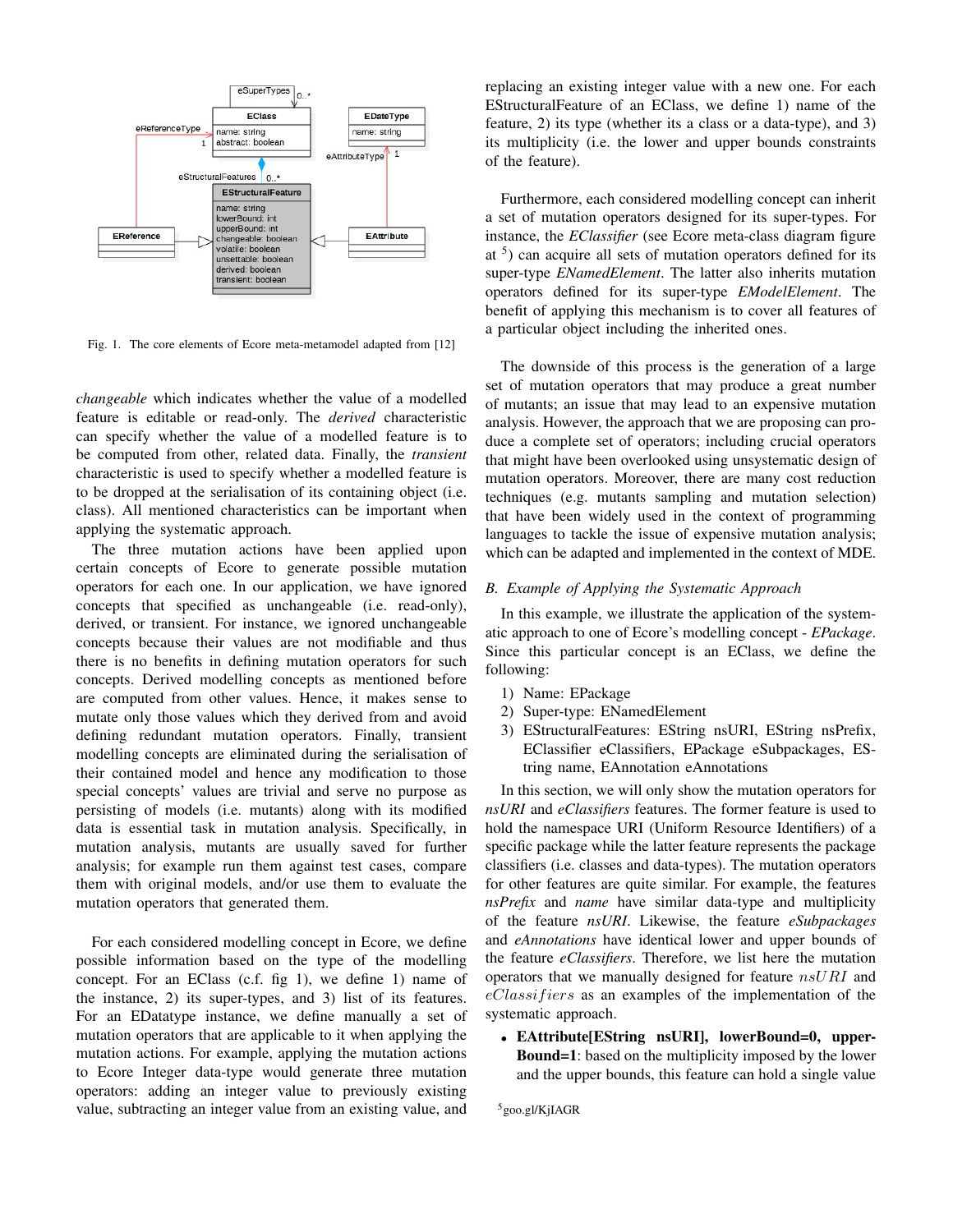and can take the following mutation operators defined for *EString* data-type.

- *ADD(EString nsURI, EString toAdd)*: Appends to the value of *nsURI* the value specified by *toAdd*. Preconditions:
	- $nsURI.isDefined()$  & toAdd.isDefined() Check that both  $nsURI$  and  $toAdd$  are valid and defined.
	- $\ast$  to Add.length  $\geq 1$ For the changes to take place (or mutation), it is essential to ensure that this operator modifies existing value (i.e. nsURI) with at least one character.
- *DEL(EString nsURI, Integer toRemove)*: Removes randomly a number of *toRemove* characters from *nsURI*.

#### Preconditions:

- nsURI.isDefined() & toRemove.isDefined() Verify that both values represented by  $nsURI$  and  $toRemove$ are valid and defined.
- ∗ nsURI.length ≥ toRemove ≥ 1

Ensure that the value represented by toRemove, which is the number of characters to be removed from  $nsURI$ , is less than or equal to the entire string size of  $nsURI$  and greater than 0.

- *REP(EString nsURI, EString newValue)*: Replaces the value of *nsURI* with the value of *newValue*. Preconditions:
	- ∗ newValue.isDefined() & nsURI  $≠$  newValue Check that  $newValue$  is defined (i.e. not null) and its value is equal to *nsURI* in order to generate a valid mutation.
- EReference[EClassifier eClassifiers], lowerBound=0, upperBound=\*: based on the multiplicity introduced by the lower and the upper bounds, this feature can hold multiple values and can take the following mutation operators.
	- *ADD(EClassifier eClassifiers, Integer index, EClassifier extra)*: Inserts *extra* at the specific position in the list *eClassifiers*.

#### Preconditions:

- $eClassifiers.isDefined()$  &  $extra.isDefined()$ Ensure that both objects are valid (i.e. not null).
- ∗ NOT eClassif iers.include(extra) Check whether the value represented by extra is not already exist in the list of  $eClassifiers$  because the addition is meant to add only a new instance to the list.
- $·$   $extra.isKindOf(eClassifiers.getType())$ Verify that extra is a valid instance of the same type of  $eClassifiers.getType()$ .
- ∗ lowerBound ≤ eClassif iers.size() + 1 ≤ upperBound Check the size of *eClassifiers* after addition and does not violate the lower and upper bounds constraint.
- ∗ lowerBound ≤ index < eClassif iers.size() Make sure that index is within the range of indices.
- *DEL(EClassifier eClassifiers, Integer index)*: Deletes the element at the specific position in the list *eClassifiers*

#### Preconditions:

- $eClassifiers.isDefined()$
- Check whether eClassifiers is valid.
- ∗ lowerBound ≤ index < eClassif iers.size() Ensure that  $index$  is within the list range of indices.
- ∗ lowerBound ≤ eClassif iers.size() − 1 ≤ upperBound Verify the size of *eClassifiers* and check it does not violate the lower and upper bounds constraint.
- *REP(EClassifier eClassifiers, Integer index, EClassifier newEClassifier)*: Replaces the value at the specific position in *eClassifiers* with *newEClassifier*. Preconditions:
	- ∗ eClassif iers.isDef ined() &  $newEClassifier.isDefined()$ Ensure that both  $eClassifiers$  and  $newEClassifier$  are valid and defined.
	- ∗ newEClassif ier.isKindOf(eClassif iers.getT ype()) Check whether  $newEClassifier$  is of the type or one of the subtypes of  $eClassifiers.getType()$
	- ∗ lowerBound ≤ index < eClassif iers.size()
	- Verify that the value given by  $index$  is within the range of indices.
	- $\text{*}$  eClassifiers(index)  $\neq newEClassifier$ 
		- Verify that  $newEClassifier$  does not equal to  $eClassifiers (index).$  This would prevent the generation of equivalent mutation.

Two features have been discarded from the list of features of *EPackage*. Those are *EReference[EFactory eFactoryInstance]* and *EReference[EPackage eSuperPackage]*. The former is a transient feature and the latter is a transient and an unchangeable feature.

#### V. ABSTRACT MUTATION OPERATORS

<span id="page-3-0"></span>The application of the systematic approach to Ecore has led to an important conclusion: the similarities between Ecore modelling concepts that lead to the definition of nearly identical mutation operators. In the previous example, there were two identical mutation operators for different modelling concept: *EReference[EClassifier eClassifiers]* and *EReference[EPackage eSubpackages]*. This is because the mentioned features have similar multiplicity values. Furthermore, the modelling concepts of the same data-type can use similar mutation operators designed for that common data-type (as the case of *nsURI*, *nsPrefix*, and *name* from the example above). To overcome this redundancy of mutation operators, we construct a list of *Abstract Mutation Operators*, where mutation operators have been abstracted to generalise their implementation over similar modelling concepts. Those abstract operators can be then used to mutate Ecore-based models.

The abstraction of the mutation operators are based on two specific characteristics: multiplicity and type of the feature. The multiplicity characteristic can be used to determine whether a particular feature is single-valued or multi-valued. For single-valued features, the type of the feature matters to distinguish between attributes and references. If the type is of a particular data-type, then a set of mutation operators designed for that data-type is applied to this feature. However, if the feature is a reference feature, then there is another set of mutation operators designed for the single-valued reference features. Hence, we have defined three general *Abstract Mutation Operators (AMO)*: one for single-valued attributes,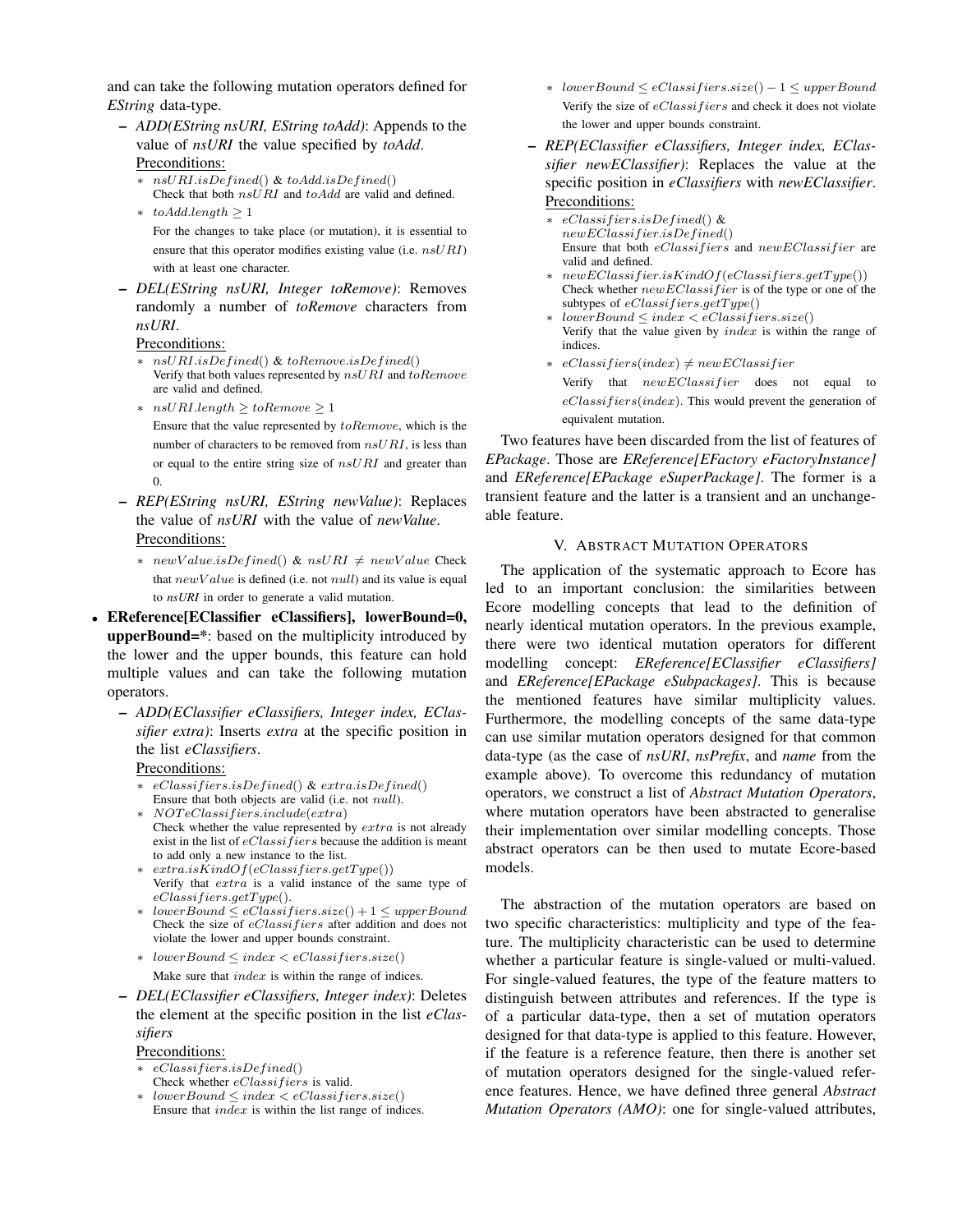and another one is for single-valued references. The last set of abstract mutation operators are for multi-valued features (whether attributes or references). These abstract mutation operators are given below.

## *A. EAttribute - Single-valued (AMO:single-attr)*

The abstract mutation operators for attributes that are singlevalued can take certain mutation operators based on the datatype of feature (e.g. *EString* and *EInt*). Because of the limit restriction of the paper, the list of mutation operators for Ecore data-types were not listed here; they can be found at <sup>[6](#page-4-1)</sup>.

## *B. EReference - Single-valued (AMO:single-ref)*

The abstract mutation operators for this type of features can be:

• ADD(Type subject, Type extra): Assigns the value of *extra* to *subject*.

*Preconditions*

- $-$  subject.isUndefined() & extra.isDefined() Ensure that subject is not defined and only allowing new assignment. However, extra must be valid.
- $-$  extra.isKindOf(subject.getType()) Check whether  $extra$  is instance of  $subject.getType()$  for valid assignment.
- DEL(Type subject): Deletes the value of *subject* (i.e. disjoint this feature from associated value). *Preconditions*
	- $-$  subject.isDefined() In order to disjoint this feature from associated value, *subject* is checked to to be valid.
- **:REP(Type subject, Type newValue):** Replaces the value of *subject* with the value of *newValue*. *Preconditions*
	- $-$  subject.isDefined() & newValue.isDefined() Ensure that both *subject* and  $newValue$  are valid instances.
	- $newValue.isKindOf(subject.getType())$

Verify that  $newValue$  is of the type or one of the subtypes of  $subject.getType()$ 

#### *C. EFeature - Multi-valued (AMO:multi-feat)*

The abstract mutation operators for features that are multivalued (whether attributes or references) can be:

• ADD(Type subjects, Integer index, Type extra): Inserts *extra* at the specific position in *subjects*.

#### *Preconditions*

- $-$  subjects.isDefined() & extra.isDefined()
- Ensure that both subjects and extra are both valid. – NOT subjects.include(extra) Check whether extra is already exist in the list of subjects because the addition operator is meant to add only a new instance
- to the list.  $extra.isKindOf(subjects.getType())$ Verify that extra is of the type or one of the subtypes of  $subjects.getType()$
- $lowerBound \leq subjects.size() + 1 \leq upperBound$ Check whether the size of subjects after addition does not violate lower and upper bounds.
- lowerBound ≤ index < subjects.size() Check that *index* is with range of indices.

<span id="page-4-1"></span><sup>6</sup><goo.gl/oyKhQH>

• DEL(Type subjects, Integer index): Deletes the element at the specific position in *subjects*.

#### *Preconditions*

- $subjects.isDefined()$  Check that subjects is valid and not null
- lowerBound ≤ index < subjects.size() Ensure that index is within the list range of indices.
- lowerBound ≤ subjects.size − 1 ≤ upperBound

Verify that the size of subjects after deletion does not violate lower and upper bounds.

• REP(Type subjects, Integer index, Type newValue): Replaces the value at the specific position in *subjects* with *newValue*.

## *Preconditions*

- $-$  subjects.isDefined() & newValue.isDefined() Ensure that both *subjects* and *newValue* are defined.
- $newValue.isKindOf(subjects.getType())$ Check whether  $newValue$  is of the type or one of the subtypes of  $subjectType()$
- lowerBound ≤ index < subjects.size() Check that  $in \overline{dex}$  is within the range of indices.
- $-$  subjects(index)  $\neq newValue$

Verify that  $newValue$  does not equal to the one that replacing with. This would prevent the generation of equivalent mutation.

#### VI. USAGE OF ABSTRACT MUTATION OPERATORS

<span id="page-4-0"></span>Our set of abstract mutation operators can be used to define specific mutation operators of a modelling language (i.e. metamodel), which can then be used to mutate models (or programs) described by that metamodel. In particular, we have used those abstract operators to generate specific operators for ATL and EOL (which are described by Ecore) by considering every language concept in each. Furthermore, we have investigated whether the set of ATL mutation operators designed in [\[5\]](#page-5-5), [\[13\]](#page-5-13), [\[10\]](#page-5-10), and [\[14\]](#page-5-14) can be generated using our set of abstract operators. In this paper in particular, we only give the investigation of some mutation operators designed by Khan and Hassine in [\[13\]](#page-5-13) as an example. Those set of mutation operators are (see fig [2](#page-5-15) for ATL modelling concepts):

- 1) Matched to Lazy: this mutation operator can be implemented using *AMO:multi-feature:REP* and applied to the ATL language feature *ModuleElement elements* of the containing object *Module* (c.f. fig [2\)](#page-5-15). This should allow the replacement of a target *MatchedRule* with an instance of *LazyRule*. Elements of the target *MatchedRule* should be copied over (where applicable) to the instance of *LazyRule*.
- 2) Delete Attribute Mapping: this mutation operator can be implemented using *AMO:multi-feature:DEL* and applied to the feature *Binding bindings* of the containing object *OutPatternElement*. This should allow the deletion of one of the instances represented by *bindings*.
- 3) Add Attribute Mapping: this mutation operator can be implemented using *AMO:multi-feature:ADD* and applied to the feature *Binding bindings*. This should allow the addition of one more attribute mapping.
- 4) Change Rule's Source Type: this operator can be implemented using *AMO:single-ref:REP* and applied to